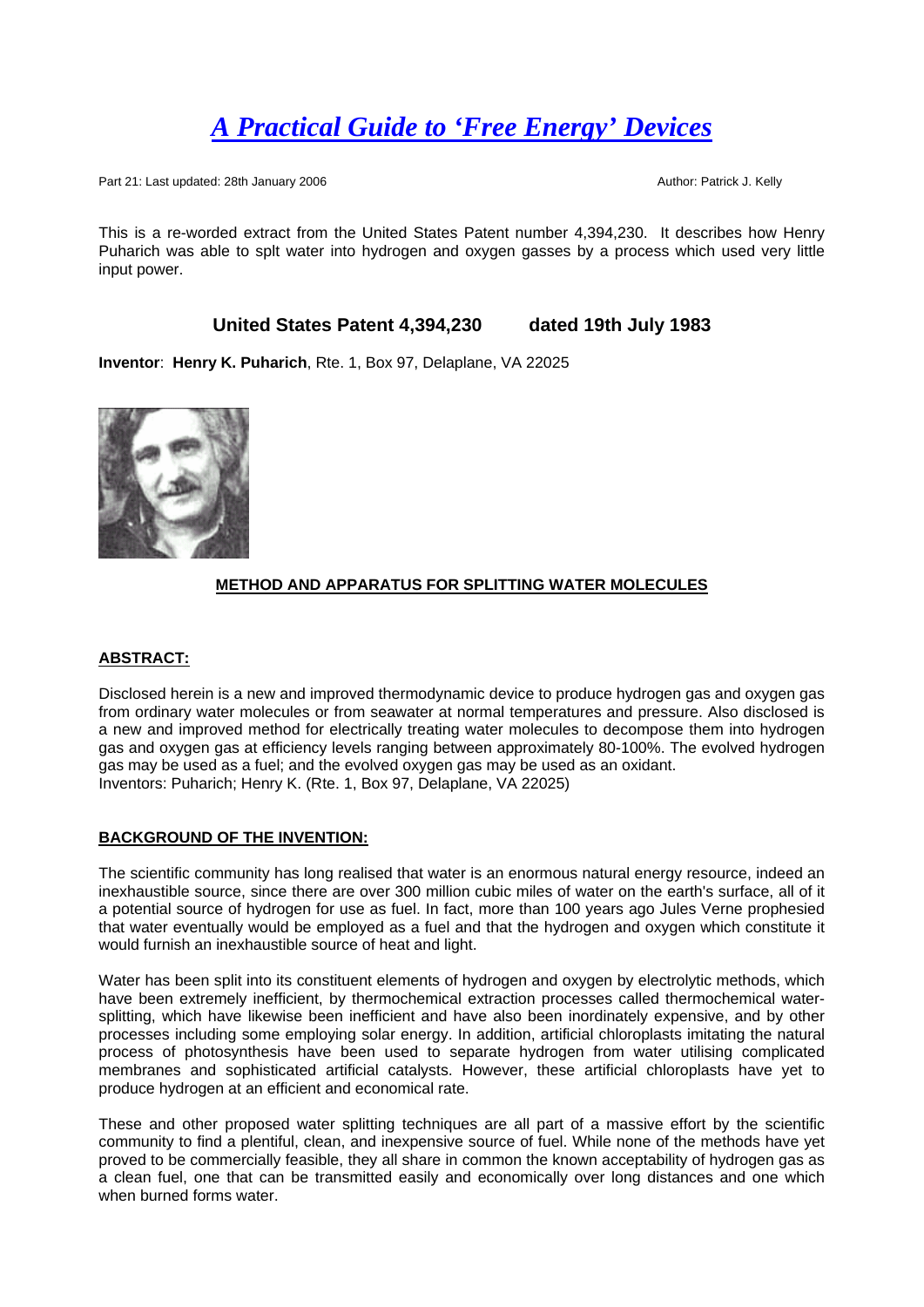#### **SUMMARY OF THE PRESENT INVENTION:**

In classical quantum physical chemistry, the water molecule has two basic bond angles, one angle being 104°, and the other angle being 109°28'. The present invention involves a method by which a water molecule can be energised by electrical means so as to shift the bond angle from the 104° degree. configuration to the 109° degree 28' tetrahedral geometrical configuration.

An electrical function generator (Component 1) is used to produce complex electrical wave form frequencies which are applied to, and match the complex resonant frequencies of the tetrahedral geometrical form of water. It is this complex electrical wave form applied to water which is contained in a special thermodynamic device (Component II) which shatters the water molecule by resonance into its component molecules --- hydrogen and oxygen.

The hydrogen, in gas form, may then be used as fuel; and oxygen, in gas form is used as oxidant. For example, the thermodynamic device of the present invention may be used as a hydrogen fuel source for any existing heat engine --- such as, internal combustion engines of all types, turbines, fuel cell, space heaters, water heaters, heat exchange systems, and other such devices. It can also be used for the desalination of sea water, and other water purification purposes. It can also be applied to the development of new closed cycle heat engines where water goes in as fuel, and water comes out as a clean exhaust.

For a more complete understanding of the present invention and for a greater appreciation of its attendant advantages, reference should be made to the following detailed description taken in conjunction with the accompanying drawings.

# **DESCRIPTION OF THE DRAWINGS:**

**Fig.1** is a schematic block diagram illustrating the electrical function generator, Component I, employed in the practice of the present invention:



**Fig.2** is a schematic illustration of the apparatus of the present invention, including a cross sectional representation of the thermodynamic device, Component II: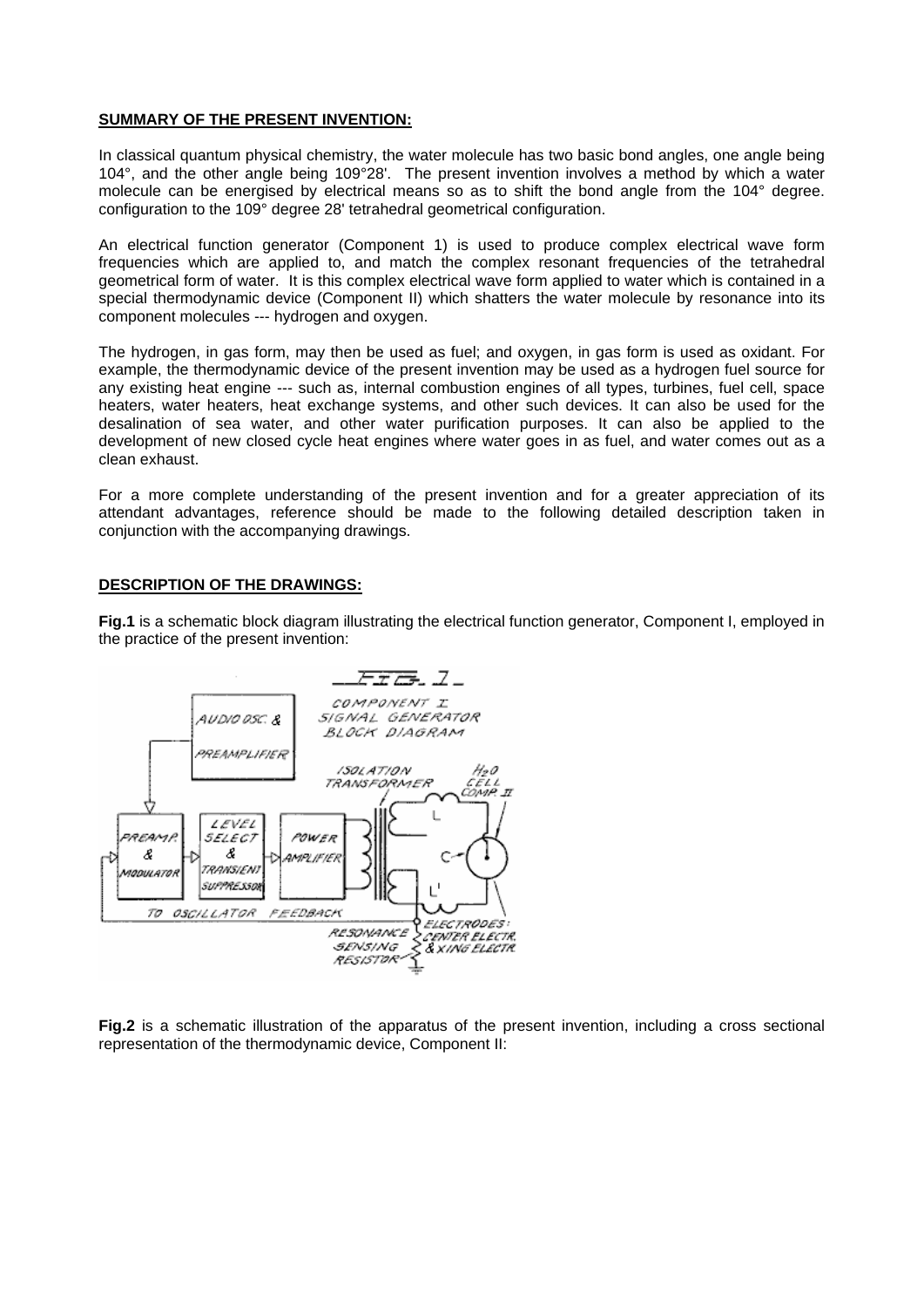

**Fig.3** is a cross-sectional view of Component III of the present invention, the water cell section of Component II:

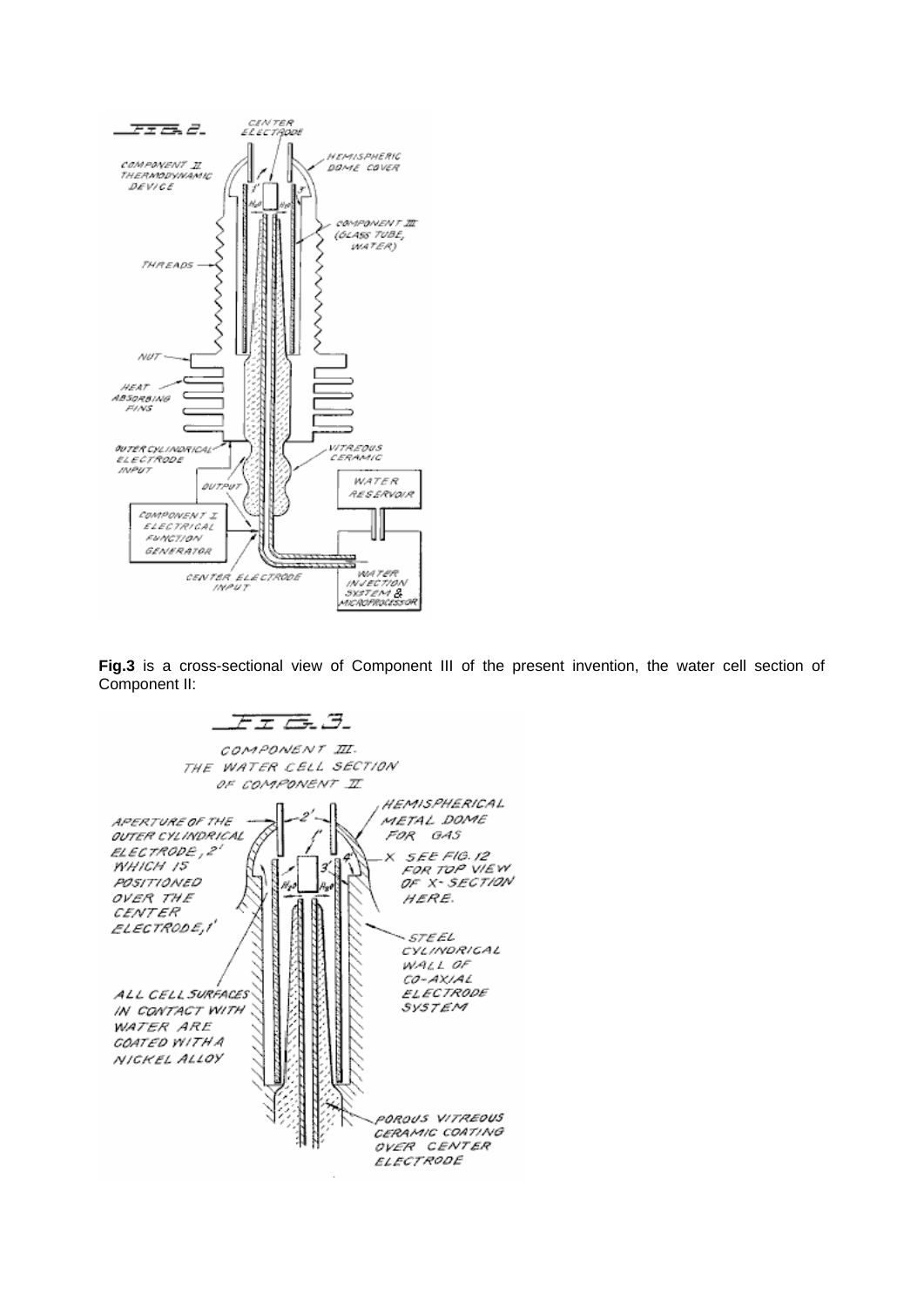**Fig.4** is an illustration of the hydrogen covalent bond:



**Fig.4A** is an illustration of the hydrogen bond angle:



**Fig.4B** is an illustration of hybridised and un-hybridised orbitals:



FORMATION OF SP3 HYBRID ORBITALS

**Fig.4C** is an illustration of the geometry of methane ammonia and water molecules: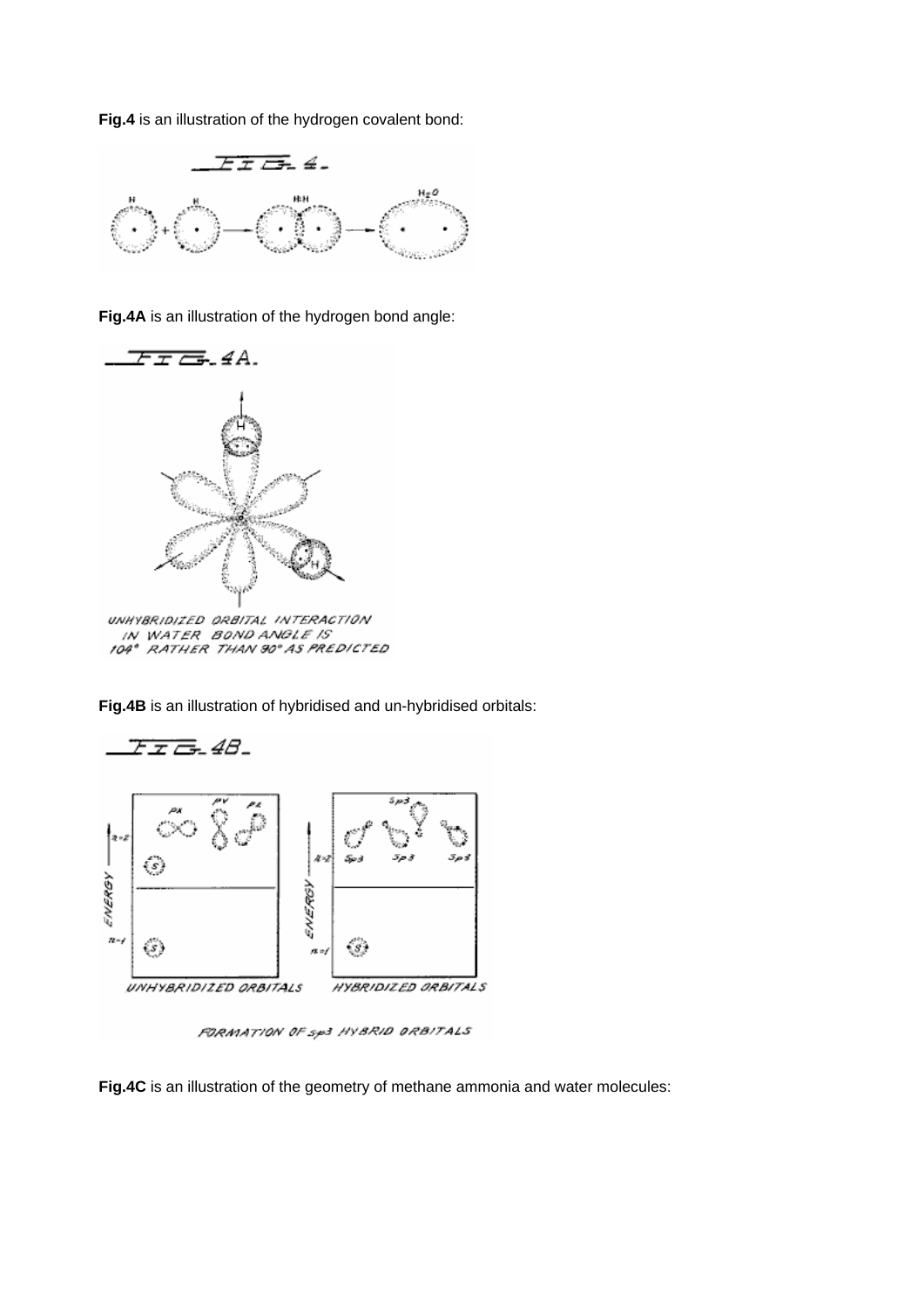FFE.4C.



HYBRIDIZED METHANE MOLECULE CHA



HYBRIDIZED AMMONIA MOLECULE NH3



HYBRIDIZED WATER MOLECULE H20

GEOMETRY OF METHANE,<br>AMMONIA, AND WATER MOLECULES

**Fig.5** is an illustration of an amplitude modulated carrier wave:



**Fig.6** is an illustration of a ripple square wave: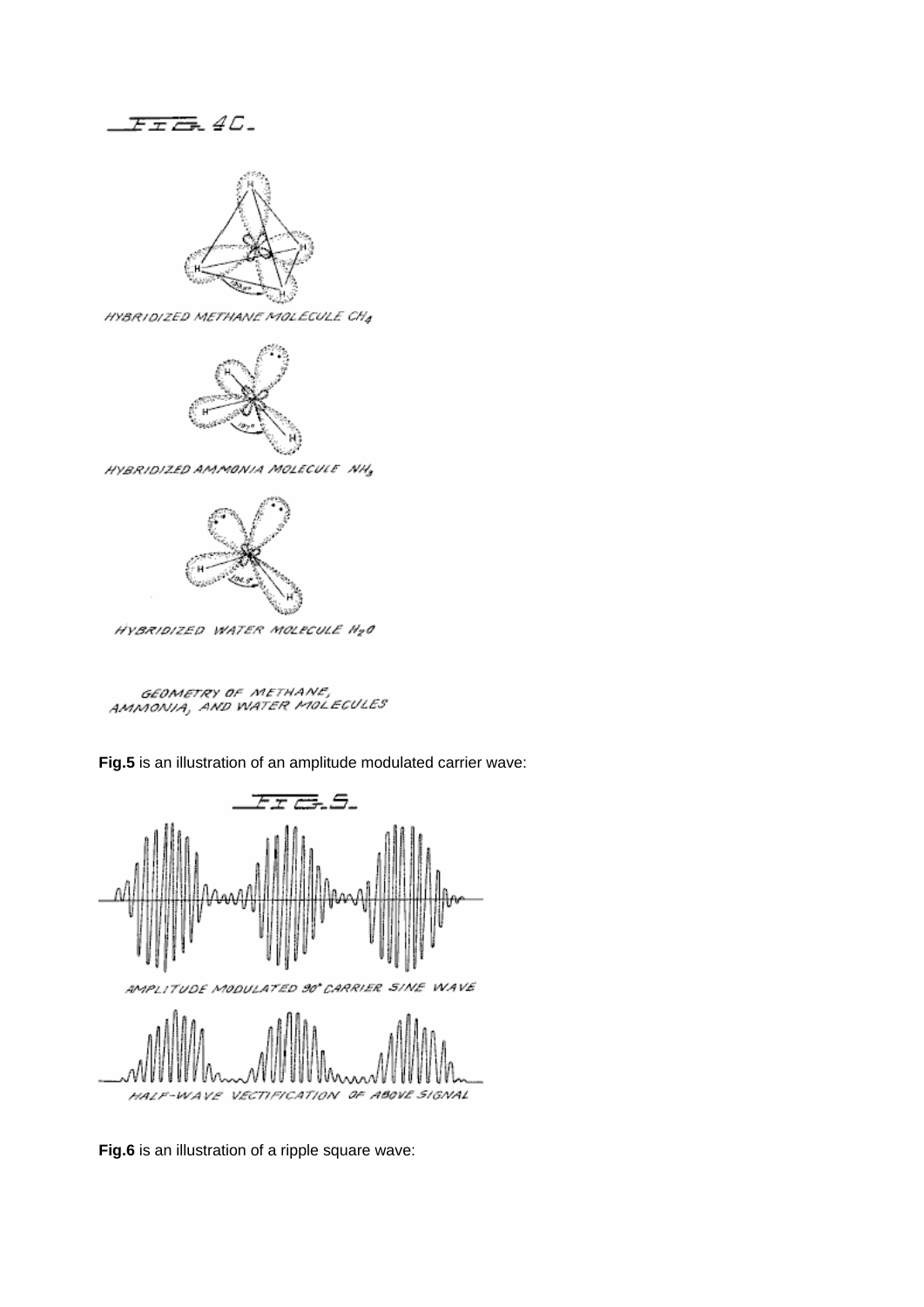

**Fig.6A** is an illustration of unipolar pulses.

**Fig.7** is a diagram showing ion distribution at the negative electrode:



DIAGRAM OF THE DOUBLE LAYER CLOSE TO A NEGATIVE ELECTROPE. THE POTENTIAL<br>ENERGY OF POSITIVE IONS IN THIS REGION WHEN NO CURRENT IS FLOWING IS SHOWN IN THE LOWER DIAGRAM. On- 4 IS THE ELECTRON<br>TRANSFER POTENTIAL : 42-4, IS RELATED TO THE ACTIVATION OVERPOTENTIAL: AND \$,-\$ IS RELATED TO THE DIFFUSION OVERPOTENTIAL

KEY

- @ SOLVENT MOLECULE=H2O  $\Theta$  POSITIVE ION = H<sup>+</sup>
- @ NEGATIVE ION=0

**Fig.8** is an illustration of tetrahedral bonding orbitals: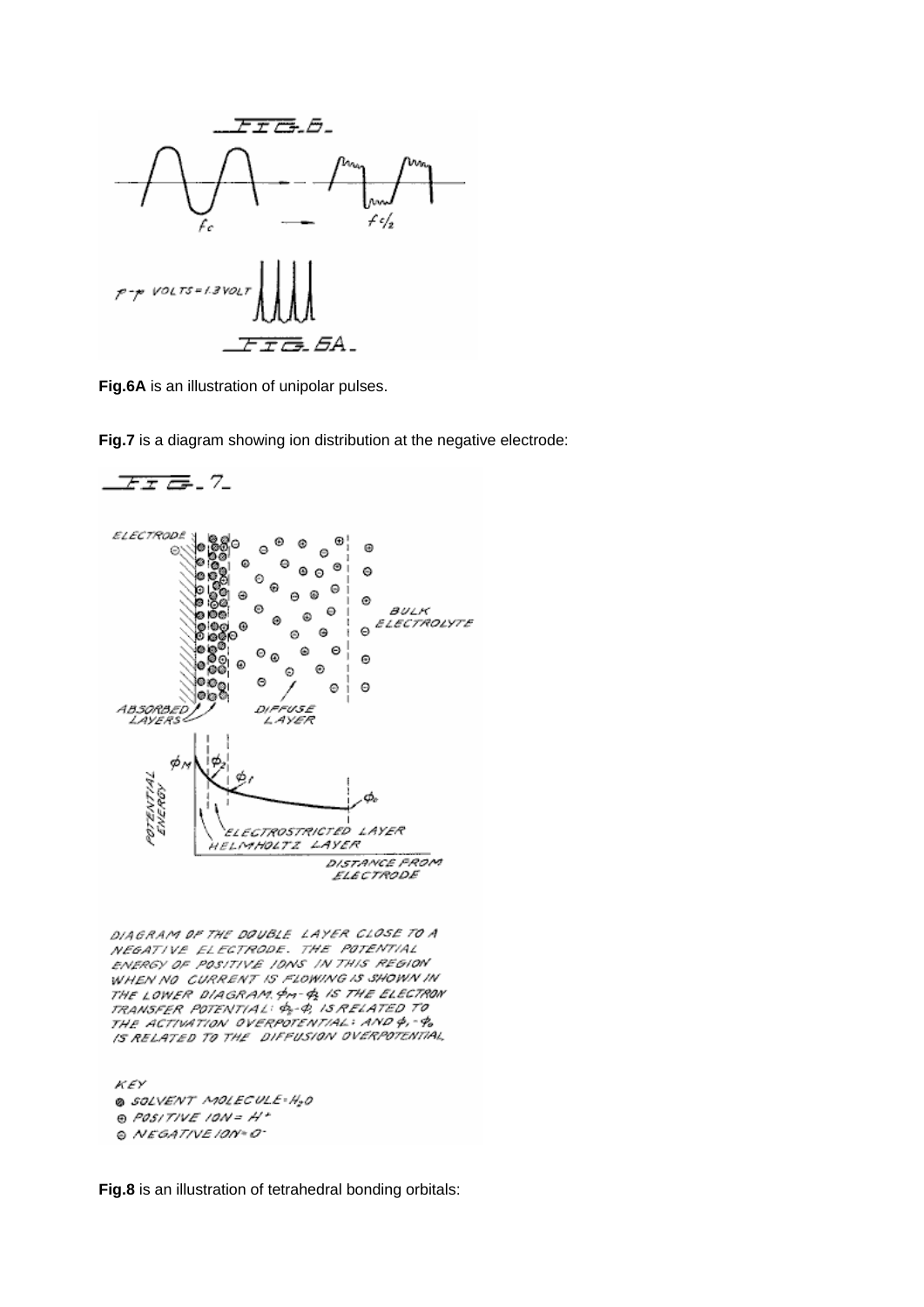*Fre*e

#### EQUIVALENT TETRAHEDRAL BONDING ORBITALS OF WATER





GEOMETRIC TETRAHEDRON

HYBRIDIZED BONDING ORBITALS OF WATER



METHANE OVERLAP OF SPHERICAL IS ORBITAL OF HYDROGEN WITH SP3 BONDING ORBITALS OF CARBON (a) RESULTS IN EQUIVALENT SIGMA BONDS, THE MOLECULAR ORBITALS  $OF(b)$ 

**Fig.9** is an illustration of water molecules:



**Fig.10** is an illustration of productive and non-productive collisions of hydrogen with iodine: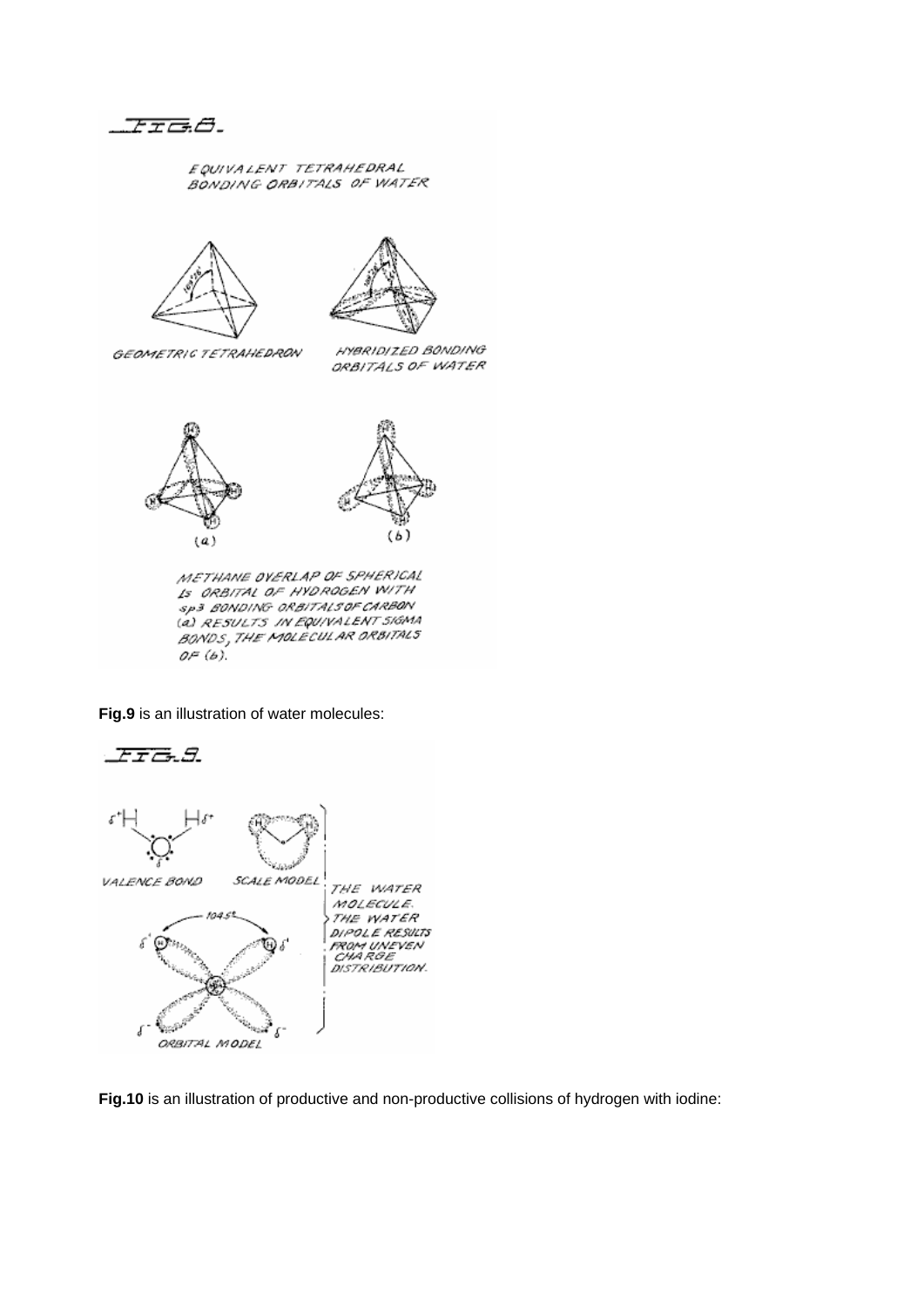



**Fig.11** is a wave form found to be the prime characteristic for optimum efficiency:



**Fig.12** is an illustration of pearl chain formation:



**Fig.13** is a plot of the course of the onset of the barrier effect and the unblocking of the barrier effect: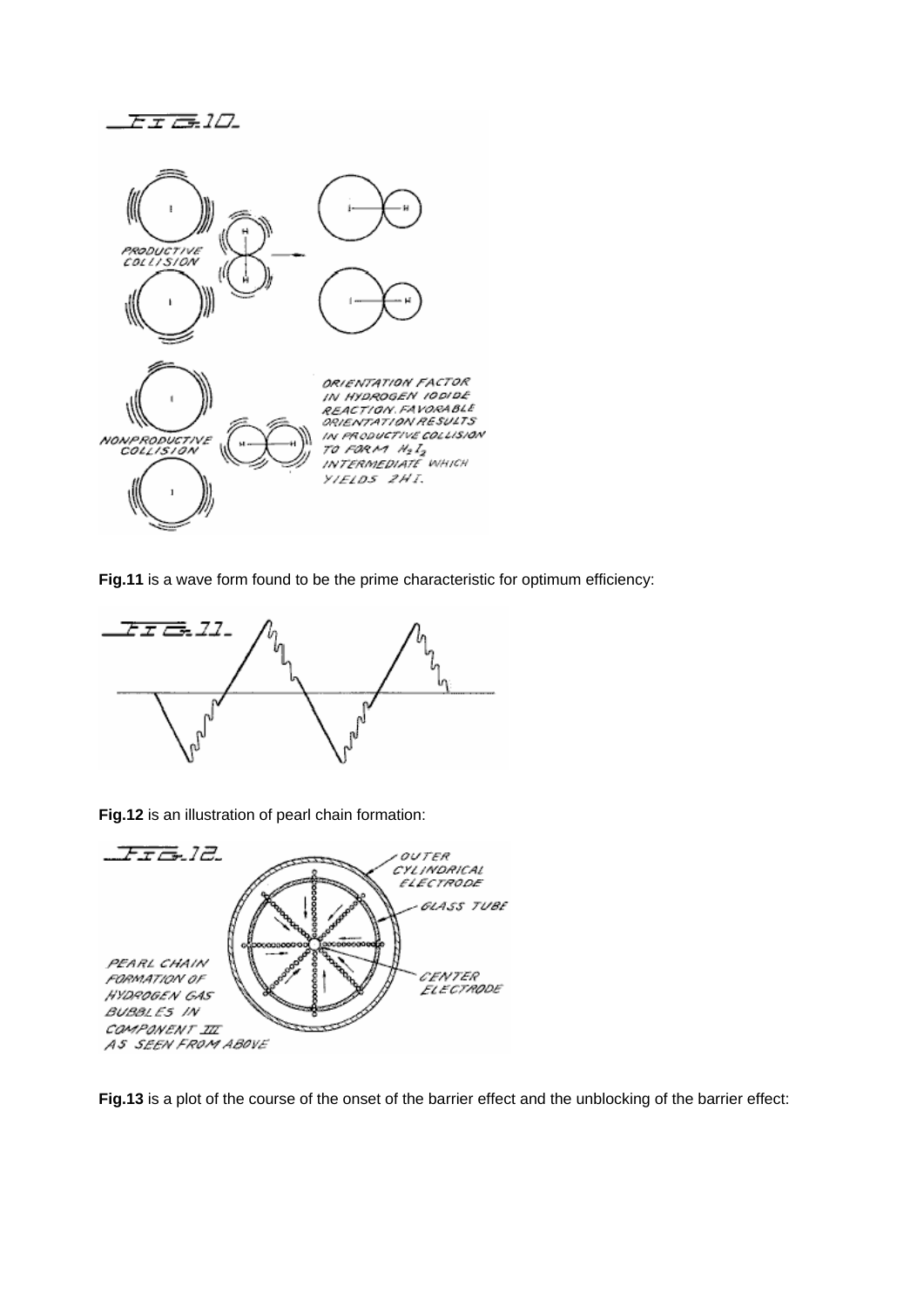

**Figs.14A, B, and C** are energy diagrams for exergonic reactions: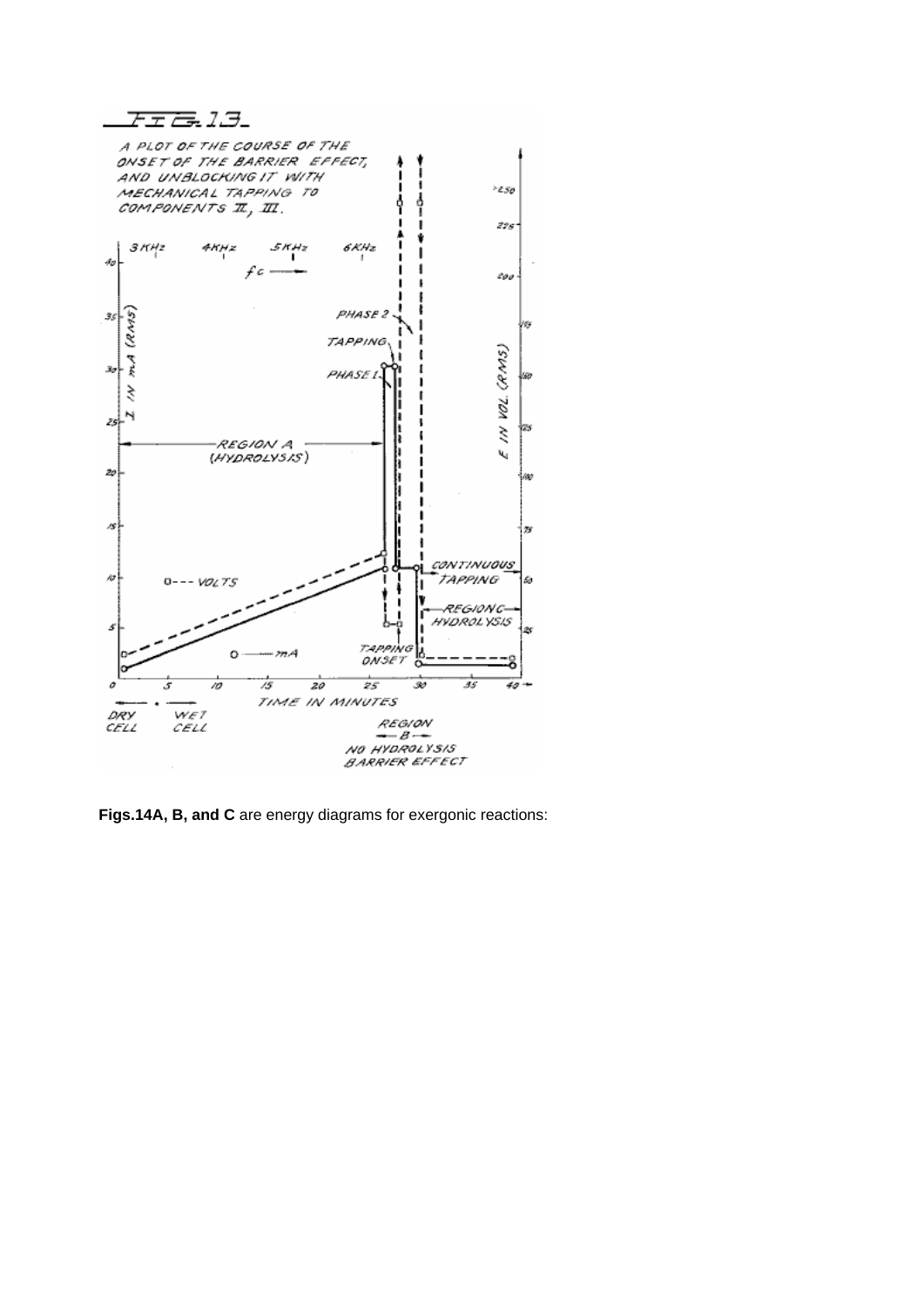

#### **DETAILED DESCRIPTION OF INVENTION:**

#### **Section 1:**

#### **Apparatus of Invention;**

The apparatus of the invention consists of three components, the Electrical Function Generator, the Thermodynamic Device, and the Water Cell.

#### **Component I:** The Electrical Function Generator;

This device has an output consisting of an audio frequency (range 20 to 200 Hz) amplitude modulation of a carrier wave (range 200 Hz to 100,000 Hz). The impedance of this output signal is continuously being matched to the load which is the second component, the thermodynamic device. The electrical function generator represents a novel application of circuitry disclosed in my earlier U.S. Pat. Nos. 3,629,521; 3,563,246; and 3,726,762, which are incorporated by reference herein. See **Fig.1** for the block diagram of Component I.

#### **Component II:** The Thermodynamic Device;

The thermodynamic device is fabricated of metals and ceramic in the geometric form of coaxial cylinder made up of a central hollow tubular electrode which is surrounded by a larger tubular steel cylinder, said two electrodes comprising the coaxial electrode system which forms the load of the output of the electrical function generator, Component I. Said central hollow tubular electrode carries water, and is separated from the outer cylindrical electrode by a porous ceramic vitreous material. Between the outer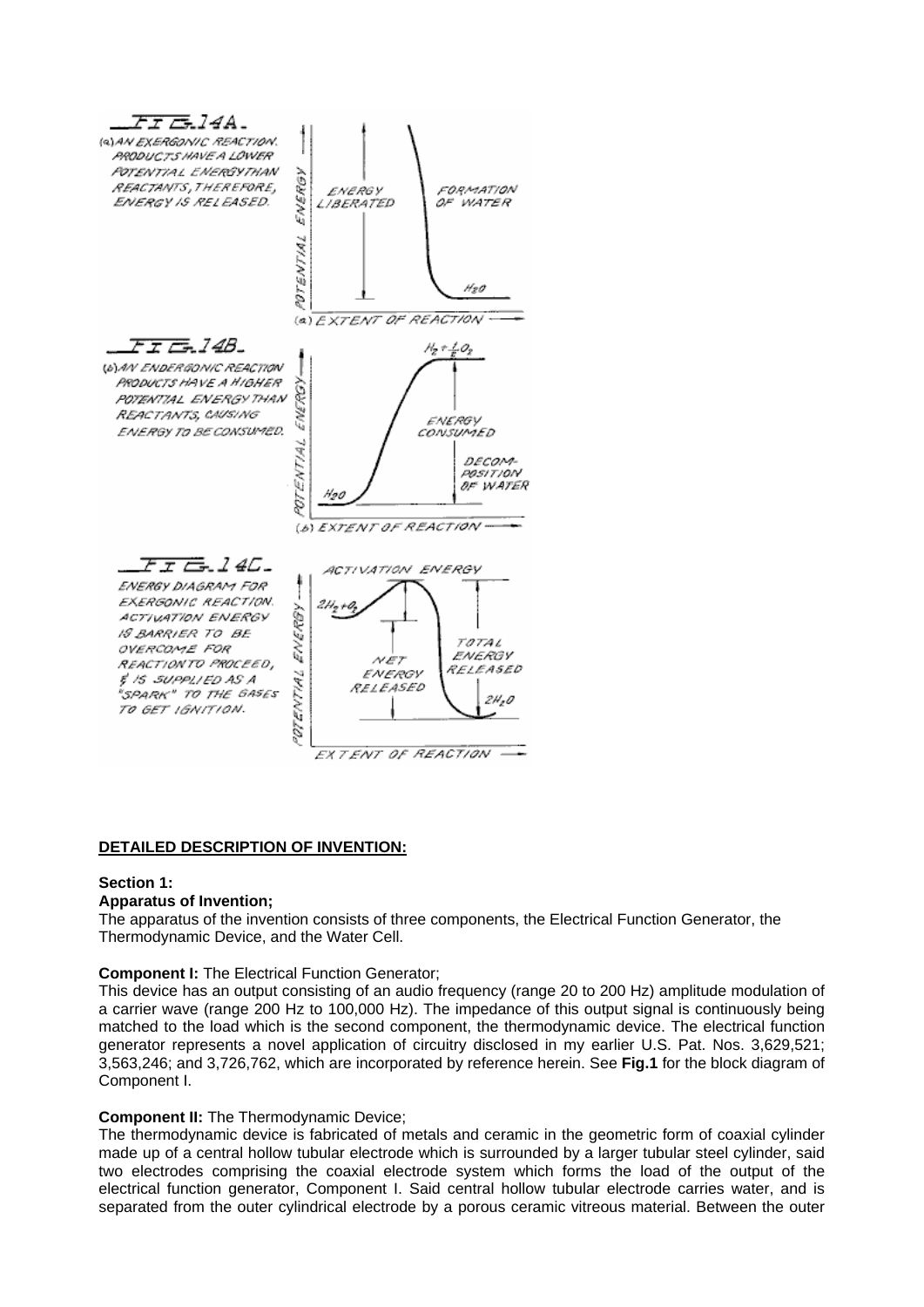surface of the insulating ceramic vitreous material, and the inner surface of the outer cylindrical electrode exists a space to contain the water to be electrolysed. This water cell space comprises the third component (Component III) of the invention. It contains two lengths of tubular Pyrex glass, shown in **Fig.2** and **Fig.3**. The metal electrode surfaces of the two electrodes which are in contact with the water are coated with a nickel alloy.

The coaxial electrode system is specifically designed in materials and geometry to energise the water molecule to the end that it might be electrolysed. The central electrode is a hollow tube and also serves as a conductor of water to the Component III cell. The central tubular electrode is coated with a nickel alloy, and surrounded with a porous vitreous ceramic and a glass tube with the exception of the tip that faces the second electrode. The outer cylindrical electrode is made of a heat conducting steel alloy with fins on the outside, and coated on the inside with a nickel alloy. The central electrode, and the cylindrical electrode are electrically connected by an arching dome extension of the outer electrode which brings the two electrodes at one point to a critical gap distance which is determined by the known quenching distance for hydrogen. See **Fig.2** for an illustration of Component II.

# **Component III:** The Water Cell;

The water cell is a part of the upper end of Component II, and has been described. An enlarged schematic illustration of the cell is presented in FIG. 3. The Component III consists of the water and glass tubes contained in the geometrical form of the walls of cell in Component II, the thermodynamic device. The elements of a practical device for the practice of the invention will include:

**(A)** Water reservoir; and salt reservoir; and/or salt

**(B)** Water injection system with microprocessor or other controls which sense and regulate (in accordance with the parameters set forth here:

- a. Carrier frequency
- b. Current
- c. Voltage
- d. RC relaxation time constant of water in the cell
- e. Nuclear magnetic relaxation constant of water
- f. Temperature of hydrogen combustion
- g. Carrier wave form
- h. RPM of an internal combustion engine (if used)
- i. Ignition control system
- j. Temperature of region to be heated;

**(C)** An electrical ignition system to ignite the evolved hydrogen gas fuel.

The important aspects of Component III are the tubular vitreous material, the geometry of the containing walls of the cell, and the geometrical forms of the water molecules that are contained in the cell. A further important aspect of the invention is the manipulation of the tetrahedral geometry of the water molecule by the novel methods and means which will be more fully described in the succeeding sections of this specification.

The different parts of a molecule are bound together by electrons. One of the electron configurations which can exist is the covalent bond which is achieved by the sharing of electrons. A molecule of hydrogen gas, H<sub>2</sub> is the smallest representative unit of covalent bonding, as can be seen in Fig.4. The molecule of hydrogen gas is formed by the overlap and pairing of 1s orbital electrons. A new molecular orbit is formed in which the shared electron pair orbits both nuclei as shown in **Fig.4**. The attraction of the nuclei for the shared electrons holds the atoms together in a covalent bond.

Covalent bonds have direction. The electronic orbitals of an uncombined atom can change shape and direction when that atom becomes part of a molecule. In a molecule in which two or more covalent bonds are present the molecular geometry is dictated by the bond angles about the central atom. The outermost lone pair (non-bonding) electrons profoundly affect the molecular geometry.

The geometry of water illustrates this concept. In the ground state, oxygen has the outer shell configuration:

 $1s^2 2s^2 2p^2$ **x**  $2p^1$ **y**  $2p^1$ **z** 

In water the 1s electrons from two hydrogen atoms bond with the  $2p<sub>v</sub>$  and  $2p<sub>z</sub>$  electrons of oxygen. Since p orbitals lie at right angles to each other (see **Fig.4A**), a bond angle of 90° might be expected. However,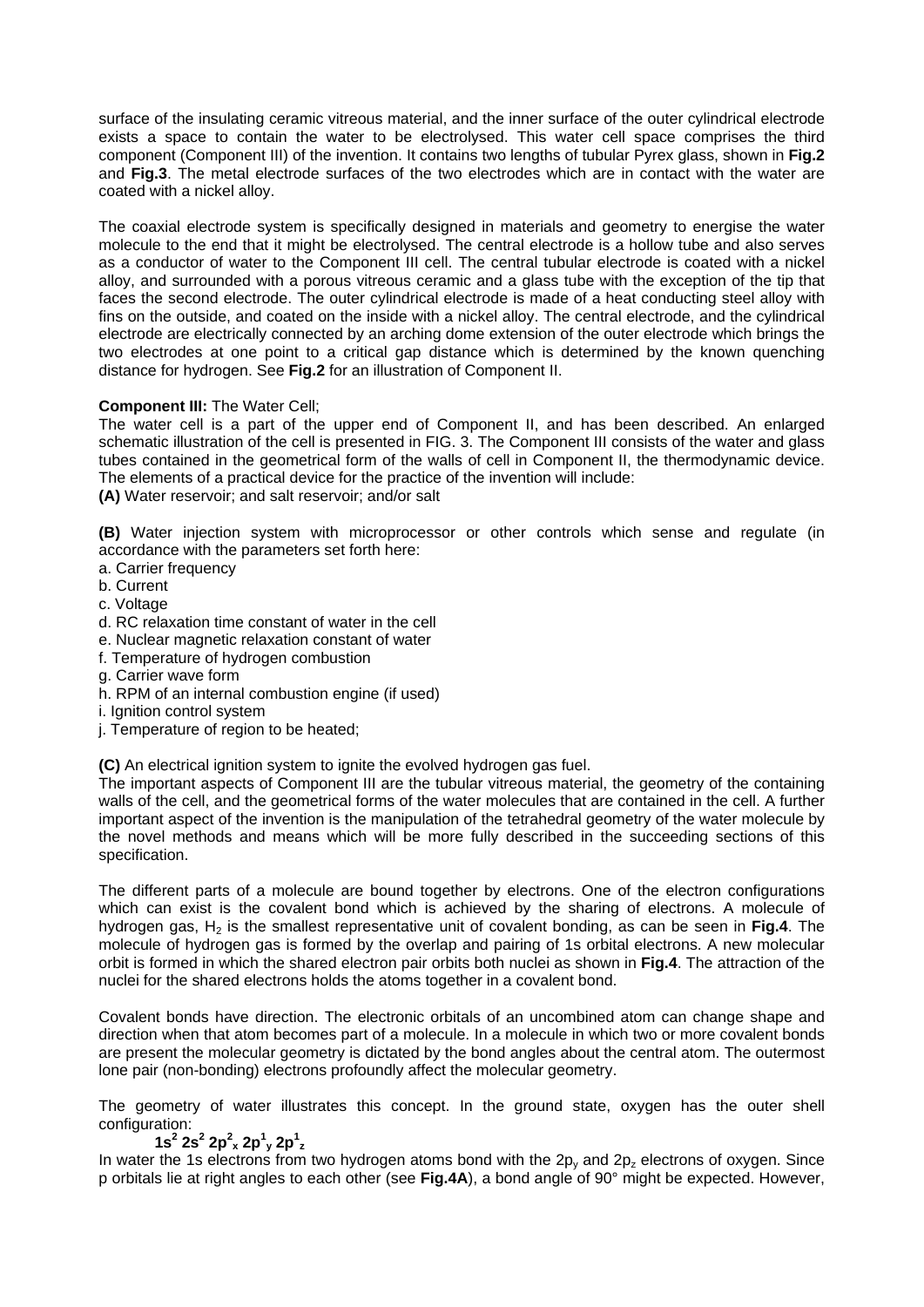the bond angle is found experimentally to be approximately 104°. Theoretically this is explained by the effect of lone pair electrons on hybridised orbitals.

Combined or hybrid orbitals are formed when the excitement of 2s electrons results in their promotion from the ground state to a state energetically equivalent to the 2p orbitals. The new hybrids are termed sp<sup>3</sup> from the combination of one s and three p orbitals (See Fig.4B). Hybrid sp<sup>3</sup> orbitals are directed in space from the centre of a regular tetrahedron toward the four corners. If the orbitals are equivalent the bond angle will be 109°28' (See **Fig.15**) consistent with the geometry of a tetrahedron. In the case of water two of the orbitals are occupied by non-bonding electrons (See **Fig.4C**). There is greater repulsion of these lone pair electrons which orbit only one nucleus, compared to the repulsion of electrons in bonding orbitals which orbit two nuclei. This tends to increase the angle between non-bonding orbitals so that it is greater than 109°, which pushes the bonding orbitals together, reducing the bond angle to 104°. In the case of ammonia,  $NH_3$  where there is only one lone pair, the repulsion is not so great and the bond angle is 107°. Carbon forms typical tetrahedral forms and components the simplest being the gas methane, CH4 (See **Fig.4C** and **Fig.8**). The repulsion of lone pair electrons affects charge distribution and contributes to the polarity of a covalent bond. (See **Fig.16**)

As demonstrated in succeeding sections of this patent specification, a significant and novel aspect of this invention is the manipulation, by electronic methods and means, of the energy level of the water molecule, and the transformation of the water molecule into, and out of, the geometrical form of the tetrahedron. This is made possible only by certain subtle dynamic interactions among the Components I, II, and III of the present invention.

#### **Section 2:**

#### **Electrodynamics (Pure Water);**

The electrodynamics of Components I, II, and III, will be described individually and in interaction during the progress of pure water reaction rate in time. The reactions of saline water will be described in Section 3. It is to be noted that the output of Component I automatically follows the seven stages (hereinafter Stages A-F) of the reaction rate by varying its parameters of resonant carrier frequency, wave form, current voltage and impedance. All the seven states of the reaction herein described are not necessary for the practical operation of the system, but are included in order to explicate the dynamics and novel aspects of the invention. The seven stages are applicable only to the electrolysis of pure water.

# **Stage A:**

#### **Dry Charging of Component II by Component I;**

To make the new system operational, the Component I output electrodes are connected to component II, but no water is placed in the cell of Component III. When Component I output is across the load of Component II we observe the following electrical parameters are observed:

Range of current (I) output with (dry) load: 0 to 25 mA (milliamps) rms. Range of voltage (E) output with (dry) load: 0 to 250 Volts (AC) rms. There is no distortion of the amplitude modulated (AM), or of the sine wave carrier whose central frequency,  $f_c'$  ranges between 59,748 Hz to 66, 221 Hz, with  $f_c$  average = 62, 985 Hz

The carrier frequency varies with the power output in that  $f_c$  goes down with an increase in amperes (current). The AM wave form is shown in **Fig.5**. It is to be noted here that the electrical function generator, Component I, has an automatic amplitude modulation volume control which cycles the degree of Amplitude Modulation from 0% to 100%, and then from 100% to 0% every 3.0 seconds. This cycle rate of 3.0 seconds corresponds to the nuclear spin relaxation time, tau/sec, of the water in Component III. The meaning of this effect will be discussed in greater detail in a later section.

In summary, the principal effects to be noted during Stage A -dry charging of Component II are as follows:

**a.** Tests the integrity of Component I circuitry.

**b.** Tests the integrity of the coaxial electrodes, and the vitreous ceramic materials of Component II and Component III.

**c.** Electrostatic cleaning of electrode and ceramic surfaces.

# **Stage B:**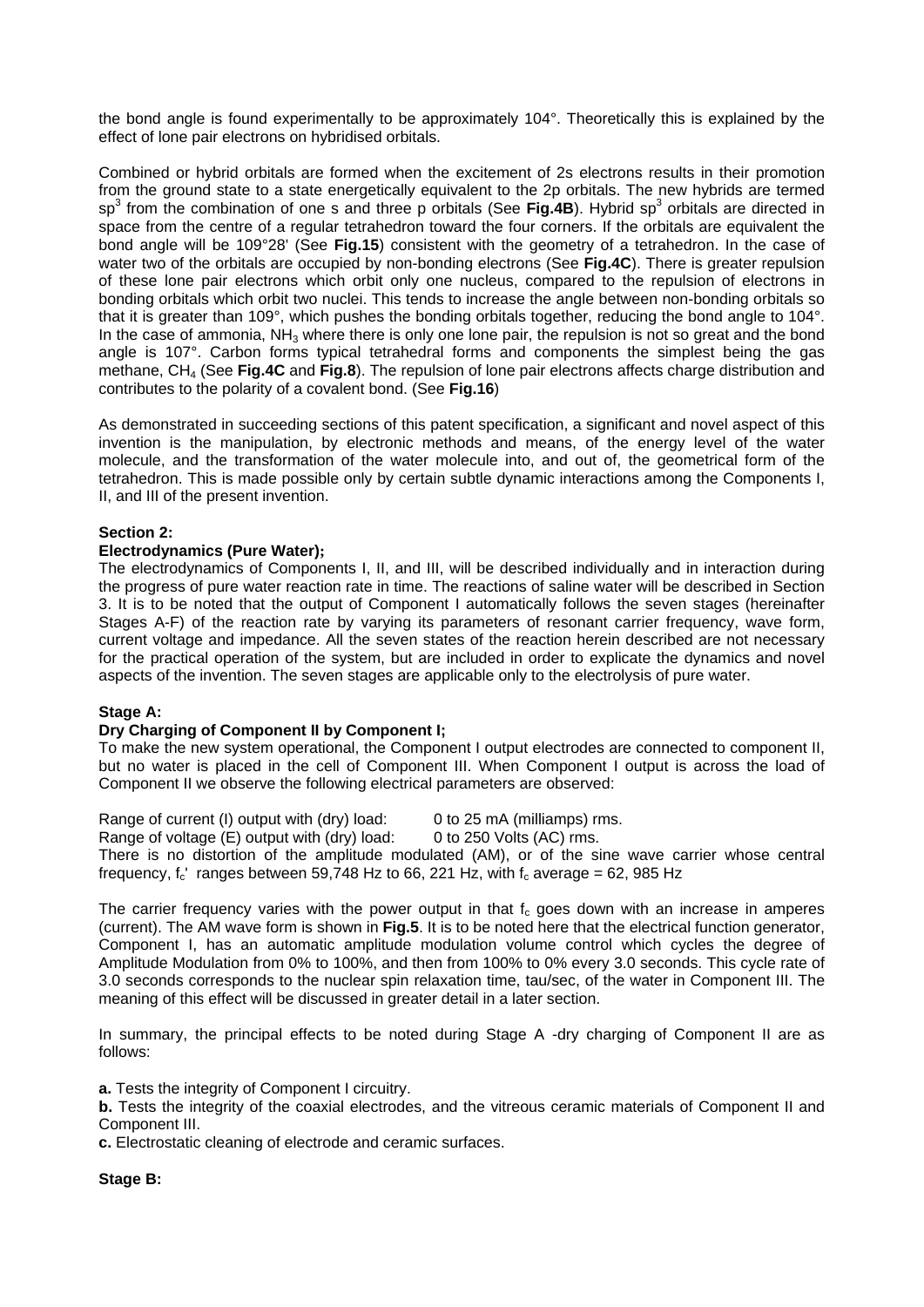Initial operation of Component I, Component II, and with Component III containing pure water. There is no significant electrolysis of water during Stage B. However, in Stage B the sine wave output of Component I is shaped to a rippled square wave by the changing RC constant of the water as it is treated;

There is an `Open Circuit` reversible threshold effect that occurs in Component III due to water polarisation effects that lead to half wave rectification and the appearance of positive unipolar pulses; and There are electrode polarisation effects in Component II which are a prelude to true electrolysis of water as evidenced by oxygen and hydrogen gas bubble formation.

#### **Appearance of Rippled Square Waves:**

**Phase 1:** At the end of the Stage A dry charging, the output of Component I is lowered to typical values of:  $I = 1 \text{ mA}$ .  $E = 24 \text{ V}$  AC.  $f_c$  congruent.66,234 Hz.

**Phase 2:** Then water is added to the Component III water cell drop by drop until the top of the centre electrode, 1', in **Fig.3** is covered, and when this water just makes contact with the inner surface of the top outer electrode at 2'. As this coupling of the two electrodes by water happens, the following series of events occur:

**Phase 3:** The f<sub>c</sub> drops from 66,234 Hz, to a range from 1272 Hz to 1848 Hz. The current and voltage both drop, and begin to pulse in entrainment with the water nuclear spin relaxation constant, tau =3.0 sec. The presence of the nuclear spin relaxation oscillation is proven by a characteristic hysteresis loop on the X-Y axes of an oscilloscope.

 $I = 0$  to 0.2mA surging at .tau. cycle

 $E = 4.3$  to 4.8VAC surging at .tau. cycle

The sine wave carrier converts to a rippled square wave pulse which reflects the RC time constant of water, and it is observed that the square wave contains higher order harmonics. See **Fig.6**:

With the appearance of the rippled square wave, the threshold of hydrolysis may be detected (just barely) as a vapour precipitation on a cover glass slip placed over the Component III cell and viewed under a low power microscope.

#### **The 'Open Circuit' Reversible Threshold Effect:**

**Phase 4** A secondary effect of the change in the RC constant of water on the wave form shows up as a full half wave rectification of the carrier wave indicating a high level of polarisation of the water molecule in tetrahedral form at the outer electrode.

With the already noted appearance of the rippled square wave, and the signs of faint vapour precipitation which indicate the earliest stage of electrolysis, it is possible to test for the presence of a reversible hydrolysis threshold. This test is carried out by creating an open circuit between Components I and II, i.e., no current flows. This is done by lowering the water level between the two electrodes in the region --- 1' and 2' shown in **Fig.3**; or by interrupting the circuit between Component I and II, while the Component I signal generator is on and oscillating.

Immediately, with the creation of an `open circuit` condition, the following effects occur:

(a) The carrier frequency, f<sub>c</sub>, shifts from Phase 4 valve 1272 Hz to 1848 Hz to 6128 Hz.

**(b)** The current and voltage drop to zero on the meters which record I and E, but the oscilloscope continues to show the presence of the peak-to-peak (p-p) voltage, and the waveform shows a remarkable effect. The rippled square wave has disappeared, and in its place there appear unipolar (positive) pulses as follows in **Fig.6A**.

The unipolar pulse frequency stabilises to ca. 5000 Hz. The unipolar pulses undergo a 0 to 1.3 volt pulsing amplitude modulation with .tau. at 3.0 seconds. Thus, there exists a pure open circuit reversible threshold for water electrolysis in which the water molecules are capacitor charging and discharging at their characteristic low frequency RC time constant of 0.0002 seconds. It is to be noted that pure water has a very high dielectric constant which makes such an effect possible.

The pulsing amplitude modulation of the voltage is determined by the Hydrogen Nuclear Spin Relaxation constant of 3.0 seconds. It is to be noted that the positive pulse spikes are followed by a negative afterpotential. These pulse wave forms are identical to the classic nerve action potential spikes found in the nervous system of all of the living species which have a nervous system. The fact that these unipolar pulses were observed arising in water under the conditions of reversible threshold hydrolysis has a profound significance. These findings illuminate and confirm the Warren McCulloch Theory of water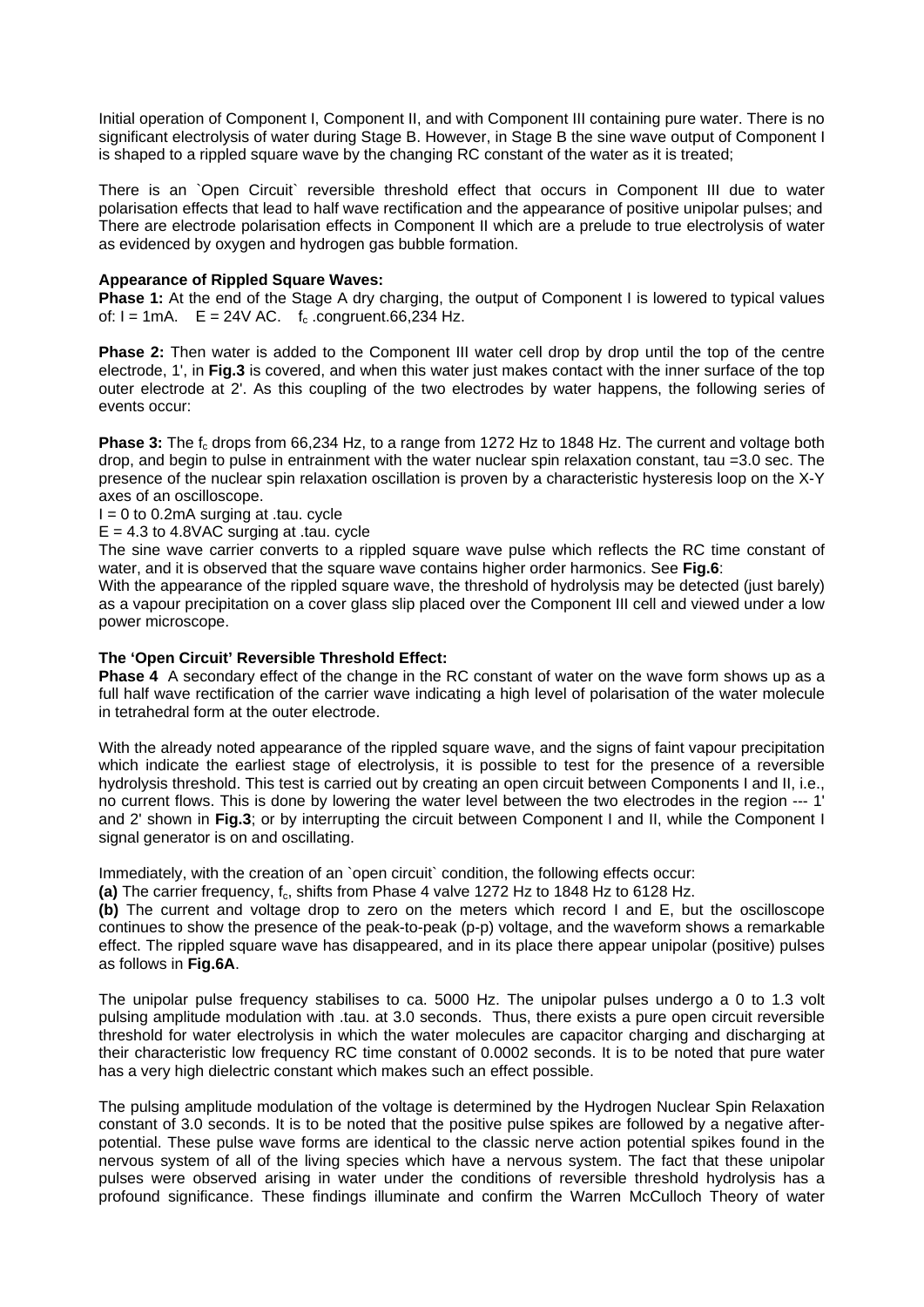"crystal" dynamics as being the foundation of neural dynamics; and the converse theory of Linus Pauling which holds that water clathrate formation is the mechanism of neural anesthesia.

**Phase 5:** The effects associated with reversible threshold electrolysis are noted only in passing, since they reflect events which are occurring on the electrode surfaces of Component II, the Thermodynamic Device.

A principal effect which occurs in Stage B, Phase 3, in Component II, (the thermodynamic device), is that the two electrodes undergo stages of polarisation. It has been observed in extensive experiments with different kinds of fluids in the cell of Component II , i.e., distilled water, sea water, tap water, Ringers solution, dilute suspensions of animal and human blood cells, etc. that the inner surface of the outer ring electrode at 3' in **Fig.3** (the electrode that is in contact with the fluid) becomes negatively charged. Referring to **Fig.7**, this corresponds to the left hand columnar area marked, "Electrode .crclbar.".

#### **Electrode Polarisation Effects at the Interface Between Components II and III:**

Concurrently with the driver pulsing of Component I at the .tau. constant cycle which leads to electrode polarisation effects in Component II, there is an action on Component III which energises and entrains the water molecule to a higher energy level which shifts the bond angle from 104° to the tetrahedral form with angle 109°28' as shown in **Fig.8** and **Fig.15**.

This electronic pumping action is most important, and represents a significant part of the novel method of this invention for several reasons. First, the shift to the tetrahedral form of water increases the structural stability of the water molecule, thereby making it more susceptible to breakage at the correct resonant frequency, or frequencies. Second, increasing the polarisation of the water molecule makes the lone pair electrons, S- connected with the oxygen molecule more electronegative; and the weakly positive hydrogen atoms, S+ more positive. See **Fig.9** and **Fig.22**.

As the outer electrode becomes more electrically negative, the central electrode becomes more electrically positive as will be shown. As the polarity of the water molecule tetrahedron increases, a repulsive force occurs between the two S+ apices of the water tetrahedron and the negatively charged electrode surface within the region of the Helmholtz layer, as shown in **Fig.7**. This effect "orients" the water molecule in the field, and is the well-known "orientation factor" of electrochemistry which serves to catalyse the rate of oxygen dissociation from the water molecule, and thereby causes the reaction rate to proceed at the lowest energy levels. See **Fig.10** for an example of how the orientation factor works. Near the end of Stage B, the conditions are established for the beginning of the next stage, the stage of high efficiency electrolysis of water.

#### **Stage C**:

Generation of the complex wave form frequencies from Component I to match the complex wave form resonant frequencies of the energised and highly polarised water molecule in tetrahedral form with angles, 109°28' are carried out in Stage C. In the operation of the invention active bubble electrolysis of water is initiated following Stage B, phase 3 by setting (automatically) the output of Component I to:  $I = 1$ mA.,  $E = 22V$  AC-rms, causing the rippled square wave pulses to disappear with the appearance of a rippled sawtooth wave. The basic frequency of the carrier now becomes,  $f_c = 3980$  Hz.

The wave form now automatically shifts to a form found to be the prime characteristic necessary for optimum efficiency in the electrolysis of water and illustrated in **Fig.11**. In the wave form of **Fig.11**, the fundamental carrier frequency,  $f_c = 3980$  Hz., and a harmonic modulation of the carrier is as follows:

 1st Order Harmonic Modulation (OHM) = 7960 Hz. 2nd Order Harmonic Modulation (II OHM) = 15,920 Hz. 3rd Order Harmonic Modulation (III OHM) = 31,840 Hz. 4th Order Harmonic Modulation (IV OHM) = 63,690 Hz.

What is believed to be happening in this IV OHM effect is that each of the four apices of the tetrahedron water molecule is resonant to one of the four harmonics observed. It is believed that the combination of negative repulsive forces at the outer electrode with the resonant frequencies just described work together to shatter the water molecule into its component hydrogen and oxygen atoms (as gases). This deduction is based on the following observations of the process through a low power microscope. The hydrogen bubbles were seen to originate at the electrode rim, 4', of **Fig.3**. The bubbles then moved in a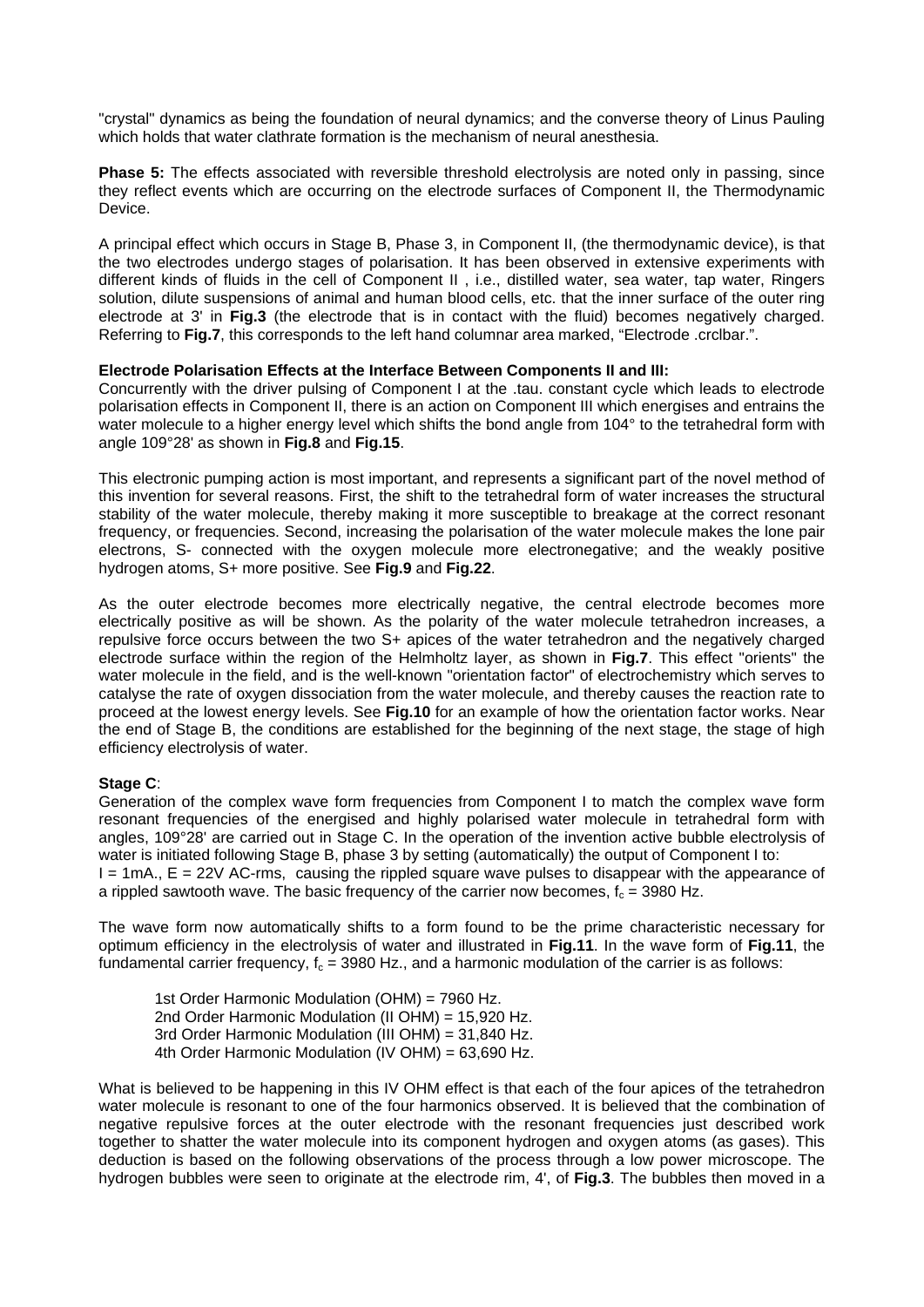very orderly `pearl chain` formation centripetally (like the spokes of a wheel) toward the central electrode, 1' of **Fig.3**, (**Fig.12** shows a top view of this effect).

Thereafter, upon lowering the output of Component I, the threshold for electrolysis of water as evidenced by vapour deposition of water droplets on a glass cover plate over the cell of Component III, is:

$$
I = 1
$$
 mA,  $E = 10V$  so, Power = 10mW

with all other conditions and waveforms as described under Stage C, supra. Occasionally, this threshold can be lowered to:

 $I = 1 \text{mA}$ ,  $E = 2.6V$  so, Power = 2.6mW

This Stage C vapour hydrolysis threshold effect cannot be directly observed as taking place in the fluid because no bubbles are formed --- only invisible gas molecules which become visible when they strike a glass plate and combine into water molecules and form droplets which appear as vapour.

#### **Stage D**:

Production of hydrogen and oxygen gas at an efficient rate of water electrolysis is slowed in Stage D when a barrier potential is formed, which blocks electrolysis, irrespective of the amount of power applied to Components II and III.

A typical experiment will illustrate the problems of barrier potential formation. Components I, II, and III are set to operate with the following parameters:

 $I = 1$ mA,  $E = 11.2V$  so, Power = 11.2mW (at the start, rising to 100mW later)

This input to Component III yields, by electrolysis of water, approximately 0.1 cm<sup>3</sup> of hydrogen gas per minute at one atmosphere and 289 $^{\circ}$  K. It is observed that as a function of time the fc crept up from 2978 Hz to 6474 Hz over 27 minutes. The current and the voltage also rose with time. At the 27th minute a barrier effect blocked the electrolysis of water, and one can best appreciate the cycle of events by reference to **Fig.13**.

#### **Stage E:**

The Anatomy of the Barrier Effect:

Region A: Shows active and efficient hydrolysis

Region B: The barrier region effect can be initiated with taps of the finger, or it can spontaneously occur as a function of time.

Phase a: The current rose from 1 mA to 30 mA. The voltage fell from 22 volts to 2.5 V.

Phase b: If component II is tapped mechanically during Phase a supra --- it can be reversed as follows: The current dropped from 30 mA to 10 mA. The voltage shot up from 5 volts to over 250 volts (off scale).

Throughout 'Phase a' and 'Phase b', all hydrolysis has ceased. It was observed under the microscope that the inner surface of the outer electrode was thickly covered with hydrogen gas bubbles. It was reasoned that the hydrogen gas bubbles had become trapped in the electrostricted layer, because the water molecule tetrahedrons had flipped so that the S+ hydrogen apices had entered the Helmholtz layer and were absorbed to the electronegative charge of the electrode. This left the S- lone pair apices facing the electrostricted layer. This process bound the newly forming H.sup.+ ions which blocked the reaction  $H^+ + H^+ + 2e == > H_2$  (gas)

#### **Stage F:**

Region C: It was found that the barrier effect could be unblocked by some relatively simple procedures: (a) Reversing the output electrodes from Component I to Component II, and/or:

(b) Mechanically tapping the Component III cell at a frequency  $T/2 = 1.5$  seconds per tap.

These effects are shown in FIG. 12 and induce the drop in barrier potential from:

 $I = 10$ mA to 1mA,  $E = 250V$  to 4V so, Power fell from 2.5W to 4mW

Upon unblocking of the barrier effect, electrolysis of water resumed with renewed bubble formation of hydrogen gas.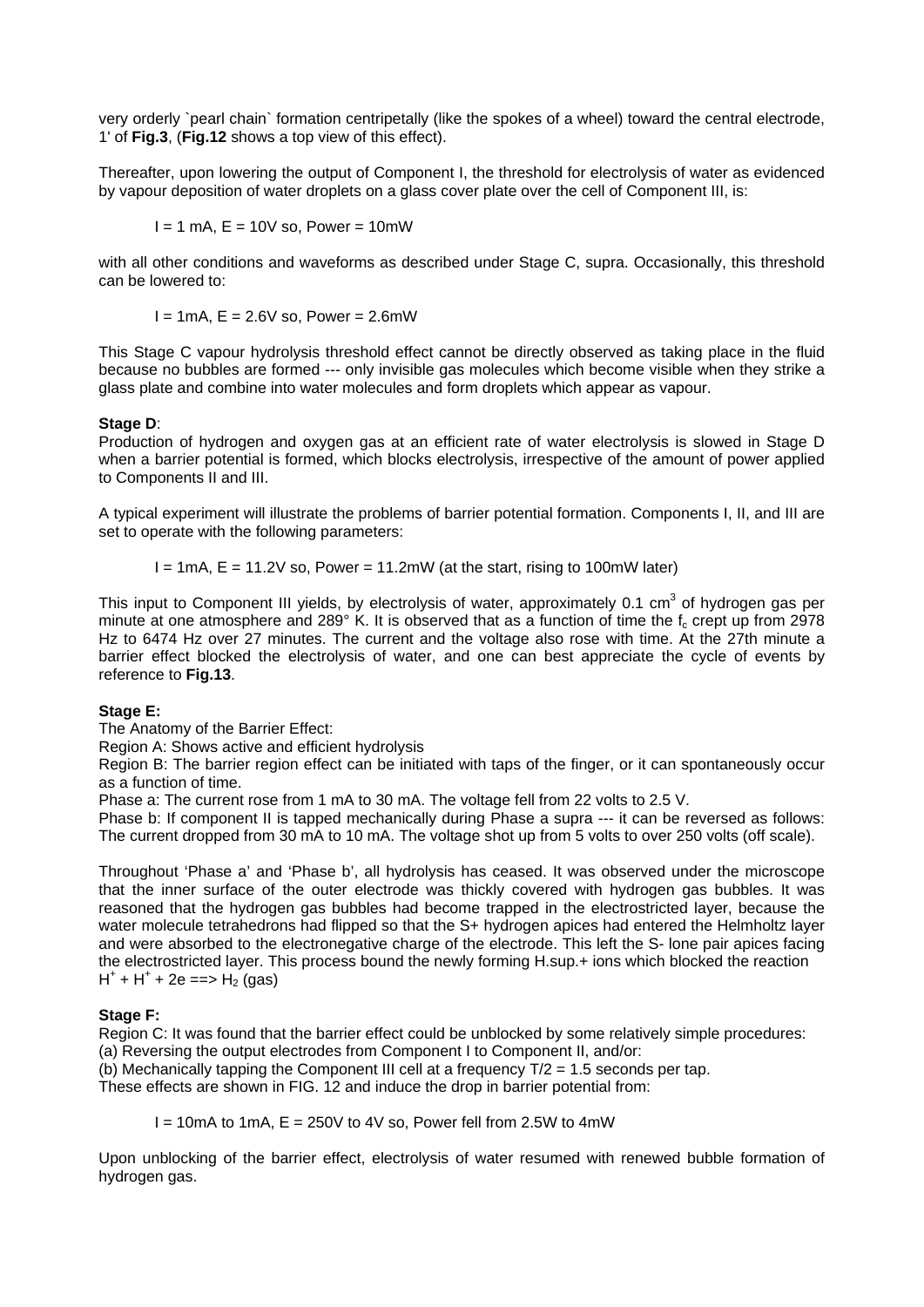The barrier potential problem has been solved for practical application by lowering the high dielectric constant of pure water, by adding salts (NaCl, KOH, etc.) to the pure water thereby increasing its conductivity characteristics. For optimum efficiency the salt concentration need not exceed that of sea water (0.9% salinity) in Section 3, "Thermodynamics of the Invention", it is to be understood that all water solutions described are not "pure" water as in Section B, but refer only to saline water.

#### **Section 3:**

#### **The Thermodynamics of the Invention (Saline Water);**

**Introduction:** (water, hereinafter refers to saline water);

The thermodynamic considerations in the normal operations of Components I, II, and III in producing hydrogen as fuel, and oxygen as oxidant during the electrolysis of water, and the combustion of the hydrogen fuel to do work in various heat engines is discussed in this section.

In chemical reactions the participating atoms form new bonds resulting in compounds with different electronic configurations. Chemical reactions which release energy are said to be exergonic and result in products whose chemical bonds have a lower energy content than the reactants. The energy released most frequently appears as heat. Energy, like matter, can neither be created nor destroyed according to the Law of Conservation of Energy. The energy released in a chemical reaction, plus the lower energy state of the products, is equal to the original energy content of the reactants. The burning of hydrogen occurs rather violently to produce water as follows:

 $2H_2 + O_2 = =\geq 2H_2O$  - .DELTA.H 68.315 Kcal/mol (this is the enthalpy, or heat of combustion at constant pressure) where 18 gms = 1 mol.

The chemical bonds of the water molecules have a lower energy content than the hydrogen and oxygen gases which serve at the reactants. Low energy molecules are characterised by their stability. High energy molecules are inherently unstable. These relations are summarised in the two graphs of **Fig.14**. It is to be noted that **Fig.14B** shows the endergonic reaction aspect of the invention when water is decomposed by electrolysis into hydrogen and oxygen.

**Fig.14A** shows the reaction when the hydrogen and oxygen gases combine, liberate energy, and re-form into water. Note that there is a difference in the potential energy of the two reactions. **Fig.14C** shows that there are two components to this potential energy. The net energy released, or the energy that yields net work is labelled in the diagram as "Net Energy Released", and is more properly called the free energy change denoted by the Gibbs function, -.DELTA.G.

The energy which must be supplied for a reaction to achieve (burning) spontaneity is called the "Activation Energy". The sum of the two is the total energy released. A first thermodynamic subtlety of the thermodynamic device of the invention is noted in Angus McDougall's Fuel Cells, Energy Alternative Series, The MacMillan Press Ltd., London, 1976, where on page 15 it is stated:

*"The Gibbs function is defined in terms of the enthalpy H, and the entropy S of the system:* 

 *G = H-T S (where .tau. is the thermodynamic temperature) . A particularly important result is that for an electrochemical cell working reversibly at constant temperature and pressure, the electrical work done is the net work and hence,* 

 *.DELTA.G = -we* 

*For this to be a reversible process, it is necessary for the cell to be on `open circuit`, that is, no current flows and the potential difference across the electrodes is the EMF, E. Thus,* 

 *.DELTA.G = -zFE* 

(where F is the Faraday constant --- the product of the Avogadro Constant +  $N_A$  = 6.022045 x 10<sup>23</sup> mole<sup>-1</sup>, and the charge on the electron,  $e = 1.602$  189 x 10<sup>-19</sup> C --- both in SI units; and z is the number of *electrons transported.) when the cell reaction proceeds from left to right."*

It is to be noted that the Activation Energy is directly related to the controlling reaction rate process, and thus is related to the Gibbs free energy changes. The other thermodynamic subtlety is described by S. S. Penner in his work: Penner, S. S. and L. Icerman, Energy, Vol, II, Non-Nuclear Energy Technologies. Addison-Wesley Publishing Company, Inc. Revised Edition, 1977. Reading, Mass. where on page 140 it is stated that: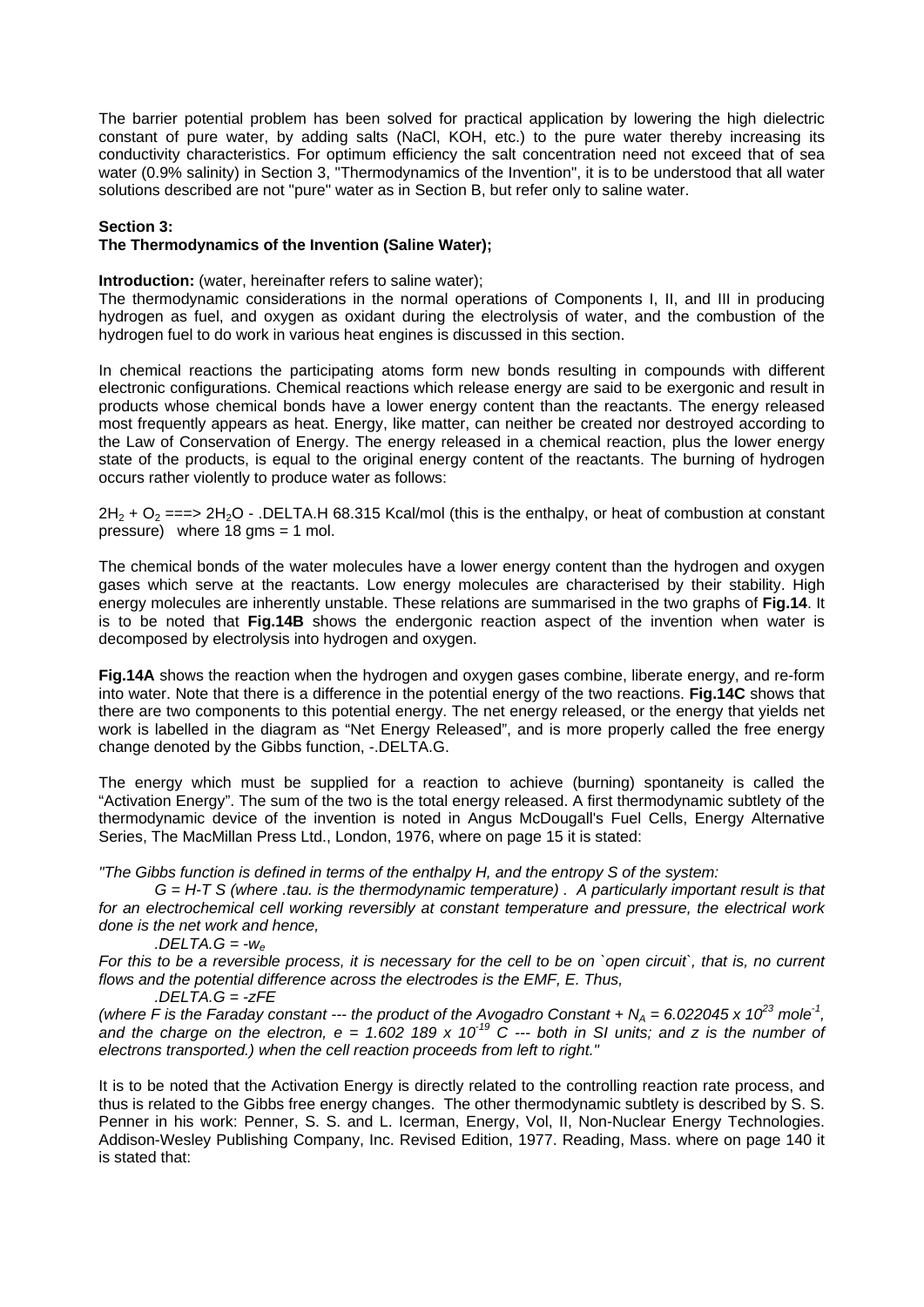*"It should be possible to improve the efficiency achieved in practical electrolysis to about 100% because, under optimal operating conditions, the theoretically-attainable energy conversion by electrolysis is about 120% of the electrical energy input. The physical basis for this last statement will now be considered:* 

*"A useful definition for energy efficiency in electrolysis is the following: the energy efficiency is the ratio of the energy released from the electrolysis products formed (when they are subsequently used) to the energy required to effect electrolysis. The energy released by the process* 

 *H2 (gas) + (1/2)O2 (gas) ===> H2O (liquid) under standard conditions (standard conditions in this example are: (1) atmospheric pressure = 760 mm Hg and (2) temperature = 298.16° K. = 25° C. = 77° F.) is 68.315 Kcal and is numerically equal to the enthalph change (.DELTA.H) for the indicated process. On the other hand, the minimum energy (or useful work input) required at constant temperature and pressure for electrolysis equals the Gibbs free energy change (.DELTA.G). There is a basic relation derivable from the first and second laws of thermodynamics for isothermal changes, which shows that:* 

 *DELTA.G = .DELTA.H - T.DELTA.S* 

*where .DELTA.S represents the entropy change for the chemical reaction. The Gibbs free energy change (.DELTA.G) is also related to the voltage (E) required to implement electrolysis by Faraday's equation, viz. E = (.DELTA.G/23.06n) volts* 

*where .DELTA.G is in Kcal/mol and n is the number of electrons (or equivalents) per mol of water electrolysed and has the numerical value 2.* 

At atmospheric pressure and 300° K., .DELTA.H =  $68.315$  Kcal/mol of H<sub>2</sub>O (i) and .DELTA.G =  $56.62$ *Kcal/mole of H2O (i) for the electrolysis of liquid water. Hence, the energy efficiency of electrolysis at 300°K. is about 120%.*

*(When) H<sub>2</sub> (gas) and O<sub>2</sub> (gas) are generated by electrolysis, the electrolysis cell must absorb heat from the surroundings, in order to remain at constant temperature. It is this ability to produce gaseous electrolysis products with heat absorption from the surroundings that is ultimately responsible for energyconversion efficiencies during electrolysis greater than unity."* 

Using the criteria of these two authorities, it is possible to make a rough calculation of the efficiency of the present invention.

# **Section 4:**

#### **Thermodynamic Efficiency of the Invention;**

Efficiency is deduced on the grounds of scientific accounting principles which are based on accurate measurements of total energy input to a system (debit), and accurate measurements of total energy (or work) obtained out of the system (credit). In principle, this is followed by drawing up a balance sheet of energy debits and credits, and expressing them as an efficiency ration, .eta..

$$
\eta = \frac{\text{Credit}}{\text{Debit}} = \frac{\text{Energy Out}}{\text{Energy In}} < 1
$$

The energy output of Component I is an alternating current passing into a highly non-linear load, i.e., the water solution. This alternating current generator (Component I) is so designed that at peak load it is in resonance (Components I, II, III), and the vector diagrams show that the capacitive reactance, and the inductive reactance are almost exactly 180° out of phase, so that the net power output is reactive, and the dissipative power is very small. This design insures minimum power losses across the entire output system. In the experiments which are now to be described the entire emphasis was placed on achieving the maximum gas yield (credit) in exchange for the minimum applied energy (debit).

The most precise way to measure the applied energy to Components II and III is to measure the Power, P, in Watts, W. This was done by precision measurements of the volts across Component II as root mean square (rms) volts; and the current flowing in the system as rms amperes. Precisely calibrated instruments were used to take these two measurements. A typical set of experiments (using water in the form of 0.9% saline solution = 0.1540 molar concentration) to obtain high efficiency hydrolysis gave the following results:

ms Current = 25 mA to 38 mA (0.025 A to 0.038 A)

rms Volts = 4 Volts to 2.6 Volts

The resultant ratio between current and voltage is dependent on many factors, such as the gap distance between the central and ring electrodes, dielectric properties of the water, conductivity properties of the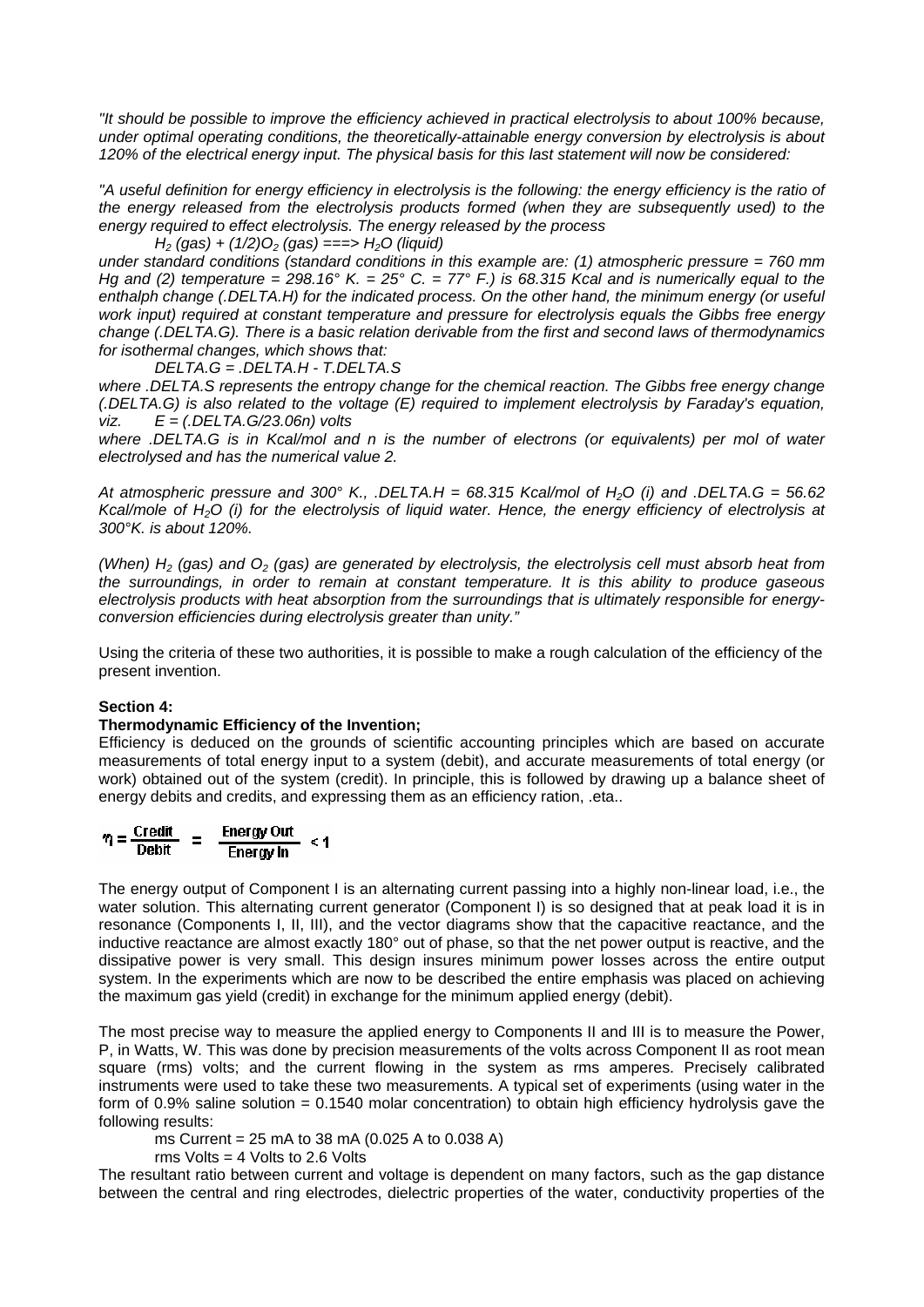water, equilibrium states, isothermal conditions, materials used, and even the presence of clathrates. The above current and voltage values reflect the net effect of various combinations of such parameters. The product of rms current, and rms volts is a measure of the power, P in watts:

$$
P = 1 \times E = 25
$$
 mA times 4.0 volts = 100 mW (0.1 W)

 $P = I \times E = 38$  mA.times. 2.6 volts = 98.8 mW (0.0988 W)

At these power levels (with load), the resonant frequency of the system is 600 Hz (plus or minus 5 Hz) as measured on a precision frequency counter. The wave form was monitored for harmonic content on an oscilloscope, and the nuclear magnetic relaxation cycle was monitored on an X-Y plotting oscilloscope in order to maintain the proper hysteresis loop figure. All experiments were run so that the power in Watts, applied through Components I, II, and III ranged between 98.8 mW to 100 mW. Since, by the International System of Units --- 1971 (SI), One-Watt-second (Ws) is exactly equal to One Joule (J), the measurements of efficiency used these two vardsticks (1 Ws=1 J) for the debit side of the measurement.

The energy output of the system is, of course, the two gases, hydrogen  $(H<sub>2</sub>)$  and oxygen (1/2O<sub>2</sub>), and this credit side was measured in two laboratories, on two kinds of calibrated instruments, namely, a Gas Chromatography Machine, and, a Mass Spectrometer Machine.

The volume of gases,  $H_2$  and  $(1/2)O_2$ , was measured as produced under standard conditions of temperature and pressure in unit time, i.e., in ccs per minute (cc/min), as well as the possibly contaminating gases, such as air oxygen, nitrogen and argon; carbon monoxide, carbon dioxide, water vapour, etc.

The electrical, and gas, measurements were reduced to the common denominator of Joules of energy so that the efficiency accounting could all be handled in common units. The averaged results from many experiments follow. The Standard Error between different samples, machines, and locations is plus or minus 10%, and only the mean was used for all the following calculations.

# **Section 5:**

# **Endergonic Decomposition of Liquid Water;**

Thermodynamic efficiency for the endergonic decomposition of saline liquid water into gases under standard atmosphere (754 to 750 m.m. Hg), and standard isothermal conditions @ 25° C. = 77° F. = 298.16° K., according to the following reaction:

$$
H_2O(1) == > H_2(g) + (1/2)O_2(g) + .DELTA.G 56.620 KCal/mole
$$

As already described, .DELTA.G is the Gibbs function (**Fig.14B**). A conversion of Kcal to the common units, Joules, by the formula, One Calorie = 4.1868 Joules was made.

.DELTA.G = 56.620 Kcal x 4.1868 J = 236,954 J/mol of H<sub>2</sub>O (1) where, 1 mole is 18 gms.

.DELTA.G = the free energy required to yield an equivalent amount of energy from H.sub.2 O in the form of the gases,  $H_2$  and (1/2)O<sub>2</sub>.

To simplify the calculations, the energy required to produce 1.0 cc of H<sub>2</sub>O as the gases, H<sub>2</sub> and (1/2)O<sub>2</sub> was determined. There are (under standard conditions) 22,400 cc = V, of gas in one mole of  $H_2O$ . Therefore:

$$
\frac{\Delta G}{V} = \frac{236,954 \text{ J}}{22,400 \text{ cc}} = 10.5783 \text{ J/cc}
$$

The electrical energy required to liberate 1.0 cc of the H<sub>2</sub>O gases (where H<sub>2</sub> = 0.666 parts, and (1/2)O<sub>2</sub> = 0.333 parts, by volume) from liquid water is then determined. Since  $P = 1$  Ws = 1 Joule, and V=1.0 cc of  $gas = 10.5783$  Joules, then:

# **PV = 1 x 10.5783 J = 10.5783 Ws**

Since the experiments were run at 100 mW (0.1 W) applied to the water sample in Component II, III, for 30 minutes, the ideal (100% efficient) gas production at this total applied power level was calculated.

0.1 Ws x 60 sec x 30 min = 180.00 Joules (for 30 min)

The total gas production at Ideal 100% efficiency is,

180.00 J / 10.5783 J/cc = 17.01 cc H<sub>2</sub>O (g)

The amount of hydrogen present in the 17.01 cc H<sub>2</sub>O (g) was then calculated.

17.01 cc H<sub>2</sub>O (gas) x 0.666 H<sub>2</sub> (g) = 11.329 cc H<sub>2</sub> (g)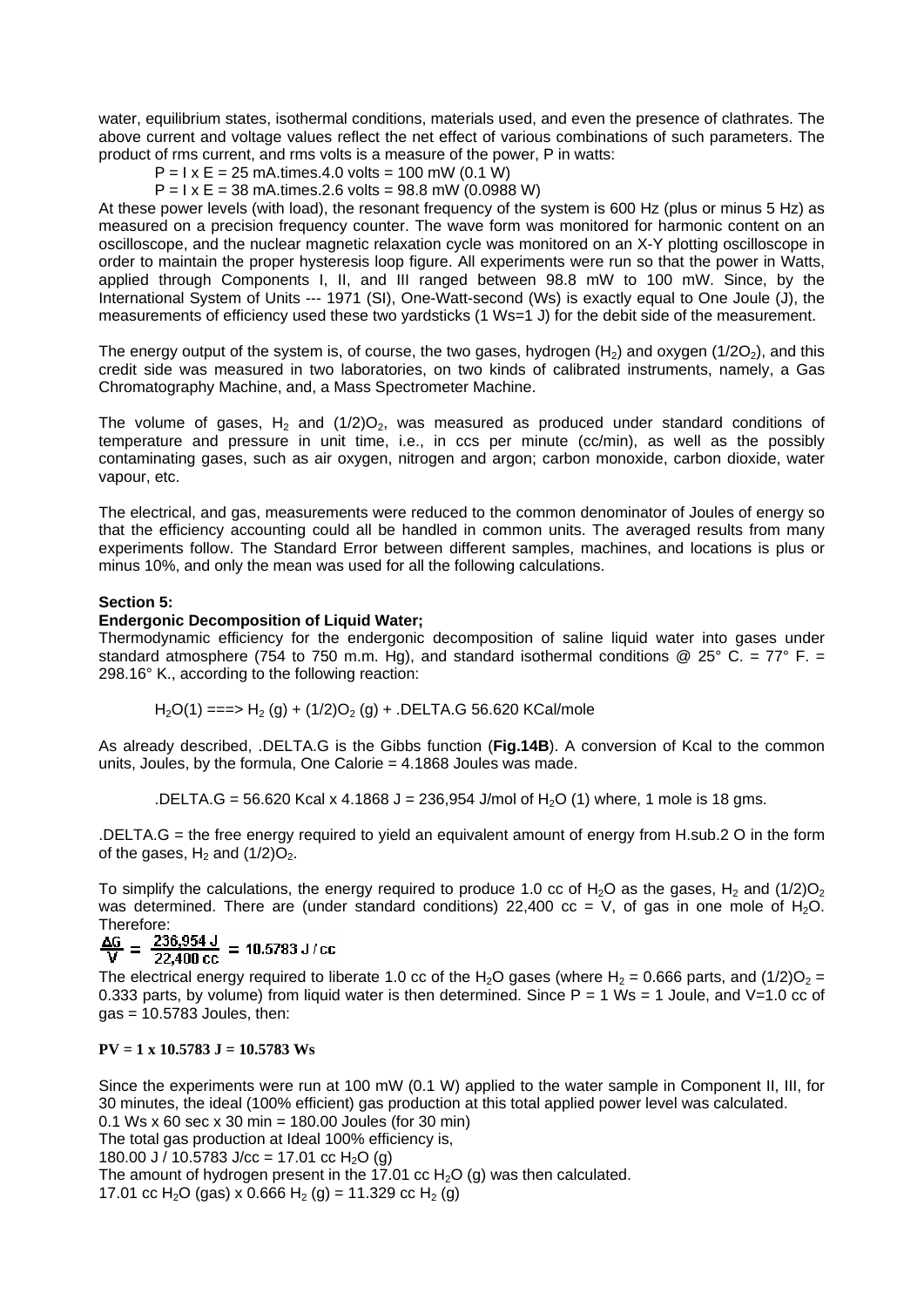17.01 cc H<sub>2</sub>O (g) x 0.333 (1/2)O<sub>2</sub> (g) = 5.681 cc (1/2)O<sub>2</sub> (g)

Against this ideal standard of efficiency of expected gas production, the actual amount of gas produced was measured under: (1) standard conditions as defined above (2) 0.1 Ws power applied over 30 minutes. In the experiments, the mean amount of  $H_2$  and (1/2)O<sub>2</sub> produced, as measured on precision calibrated GC, and MS machines in two different laboratories, where the S.E. is +-10%, was,

Measured Mean = 10.80 cc H<sub>2</sub> (g) Measured Mean =  $5.40$  cc (1/2)  $O_2$  (g) Total Mean = 16.20 cc  $H_2O(q)$ 

The ratio, .eta., between the ideal yield, and measured yield is:

 $\eta = \frac{\text{Measured H}_2(g)}{\text{Ideal H}_2(g)} = \frac{10.80 \text{ cc}}{11.33 \text{ cc}} = 91.30\%$ 

\_\_\_\_\_\_\_\_\_\_\_\_\_\_\_\_\_\_\_\_\_\_\_\_\_\_\_\_\_\_\_\_\_\_\_\_\_\_

\_\_\_\_\_\_\_\_\_\_\_\_\_\_\_\_\_\_\_\_\_\_\_\_\_\_\_\_\_\_\_\_\_\_\_\_\_\_

#### **Section 6:**

#### **Energy Release;**

The total energy release (as heat, or electricity) from an exergonic reaction of the gases,  $H_2$  and  $O_2$ , is given by:

# H<sub>2</sub>(g) + ( $\frac{1}{2}$ )O<sub>2</sub>(g) → H<sub>2</sub>O(*P*) – ΔH 68.315 Kcal/mol = (-ΔH 286,021 Joules)/mol

It is possible (Penner, Op. Cit., p.128) to get a total heat release, or total conversion to electricity in a fuel cell, in the above reaction when the reactants are initially near room temperature (298.16° K.), and the reactant product (H<sub>2</sub>O) is finally returned to room temperature. With this authoritative opinion in mind, it is desirable to determine the amount of energy released (ideal) from the exergonic experiment. The total energy of 1.0 cc of  $H<sub>2</sub>O$  (1), as above is:

1.0 cc  $\Delta H = \frac{286,021 \text{ J/mol}}{22,400 \text{ cc/mol}} = 12.7687 \text{ J/cc}$  H<sub>2</sub>O

for H<sub>2</sub> = 12.7687 x 0.666 = 8.509 J/0.66 cc H<sub>2</sub> for  $O_2$  = 12.7687 x 0.333 = 4.259 J/0.33 cc (1/2) $O_2$  The energy produced from the gases produced in the experiments in an exergonic reaction was:

16.20 cc H<sub>2</sub>O (g) x 12.7687 J/cc H<sub>2</sub>O = 206,8544 J.

The overall energy transaction can be written as:

$$
\frac{\text{EXERGONIC}}{\text{ENDERGONIC}} - \eta - \frac{-\Delta H}{+\Delta G} = \frac{206,854.4 \text{ J}}{180,000 \text{ J}} = 114.92\%
$$

In practical bookkeeping terms the balance of debits and credits, n = (-.DELTA.H) - (+.DELTA.G), so:

 $n = 206.8544$  J - 180.0 =  $+ 26.8544$  J (surplus).

Since, in the invention, the gas is produced where and when needed, there is no additional cost accounting for liquefaction, storage, or transportation of the hydrogen fuel, and the oxygen oxidant. Therefore, the practical efficiency, is:

$$
\eta P = \frac{26.8544 \text{ J}}{180.0000 \text{ J}} = 14.919\%
$$
 (as net return on the original energy investment)

In practical applications, the energy output (exergonic) of the Component II System can be parsed between the electrical energy required to power the Component I System, as an isothermal closed loop; while the surplus of approximately 15% can be shunted to an engine (heat, electrical, battery, etc.) that has a work load. Although this energy cost accounting represents an ideal model, it is believed that there